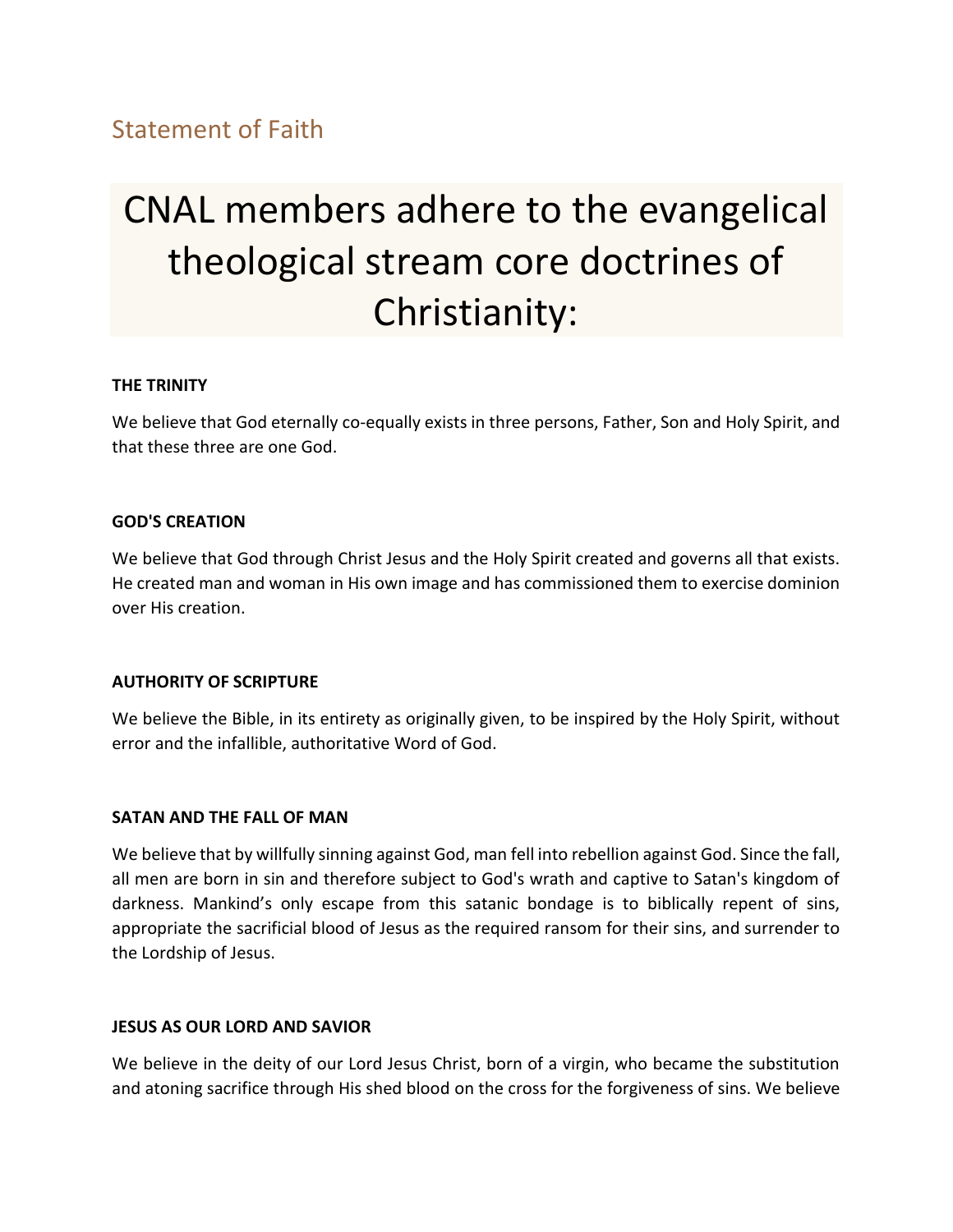in His soon coming personal return in power and glory to receive His Church. Jesus came to earth to redeem that which was lost (Luke 19:10). We believe that all Christian activity should have a redemptive and transformational purpose.

#### **SALVATION (NEW BIRTH)**

Salvation (a born again conversion experience) is an awesome opportunity made available to all mankind. To take advantage of this opportunity, we believe in the necessity of biblical repentance, the personal appropriation of the shed blood of the Lord Jesus Christ, and surrender to the Lordship of Jesus. When this is sincerely done the sinner is pardoned and accepted as righteous in God's sight. We deny that Christ can be received as your Saviour without Him becoming Lord of your life. We believe that faith without accompanying spiritual or physical works is dead. We are called to a life of discipleship and holiness in joyful obedience to Jesus Christ.

#### **THE HOLY SPIRIT**

We believe in the deity of the Holy Spirit who proceeds from the Father and the Son. We believe that the Holy Spirit makes available everything believers need to live a godly life and accomplish everything He asks us to do.

#### **THE GREAT COMMISSION**

We believe that the Church is commissioned to preach the Gospel to the world and to disciple the nations. We believe in the practical application of the Christian faith in everyday life and the need to minister to people everywhere and in every area of their lives, which includes not only the spiritual, but also the social, commercial, political and physical.

#### **GOVERNMENTS IN THE WORKPLACE**

We believe that all authority and dominion flows from Jesus Christ who has delegated His authority to various governmental spheres among men, including self, family, church, corporate and civil. Each believer has been divinely assigned a sphere of influence that they must bring under the dominion of Christ.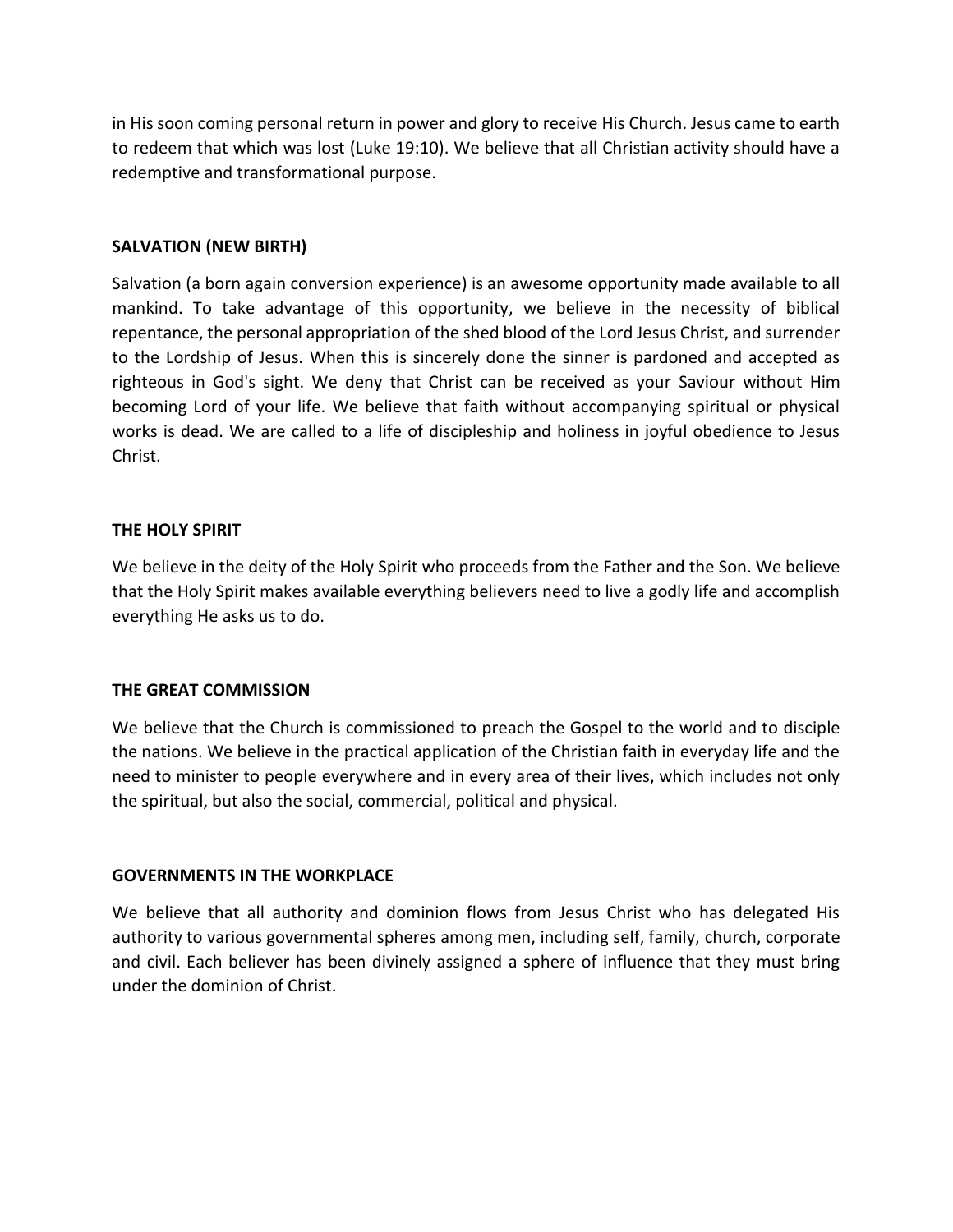#### **BIBLICAL WORLDVIEW**

We believe that no public official or corporate officer can function effectively without the knowledge of God's will as revealed in His Word. His every purpose must be to establish or further the Kingdom of Jesus on earth.

#### **FIVEFOLD MINISTRY OFFICES, ELDERS AND DEACONS**

We believe that Christ Himself has bestowed upon certain men and women of His choosing the spiritual gifting of Apostles, Prophets, Evangelists, Pastors and Teachers. These five offices constitute the eldership of the Church whose function is to cooperate in spiritually equipping and activating believers for effective service in every sphere of life, including the marketplace, political, education, media, arts, family and church. The work of the eldership is to establish spiritual unity and the priesthood of all believers in Christ. Their objective is to establish the Kingdom of God on earth.

(Resource: James Boswell, Sr.)

# CNAL believes and agrees with the historic creeds of the universal Church of Christ: Nicene and Apostles Creed and the Lausanne Covenant.

#### **NICENE CREED:**

We believe in one God the Father Almighty, Maker of heaven and earth, and of all things visible and invisible.

And in one Lord Jesus Christ, the only-begotten Son of God, begotten of the Father before all worlds, God of God, Light of Light, Very God of Very God, begotten, not made, being of one substance with the Father by whom all things were made; who for us men, and for our salvation, came down from heaven, and was incarnate by the Holy Spirit of the Virgin Mary, and was made man, and was crucified also for us under Pontius Pilate. He suffered and was buried, and the third day he rose again according to the Scriptures, and ascended into heaven, and sitteth on the right hand of the Father. And he shall come again with glory to judge both the quick and the dead, whose kingdom shall have no end.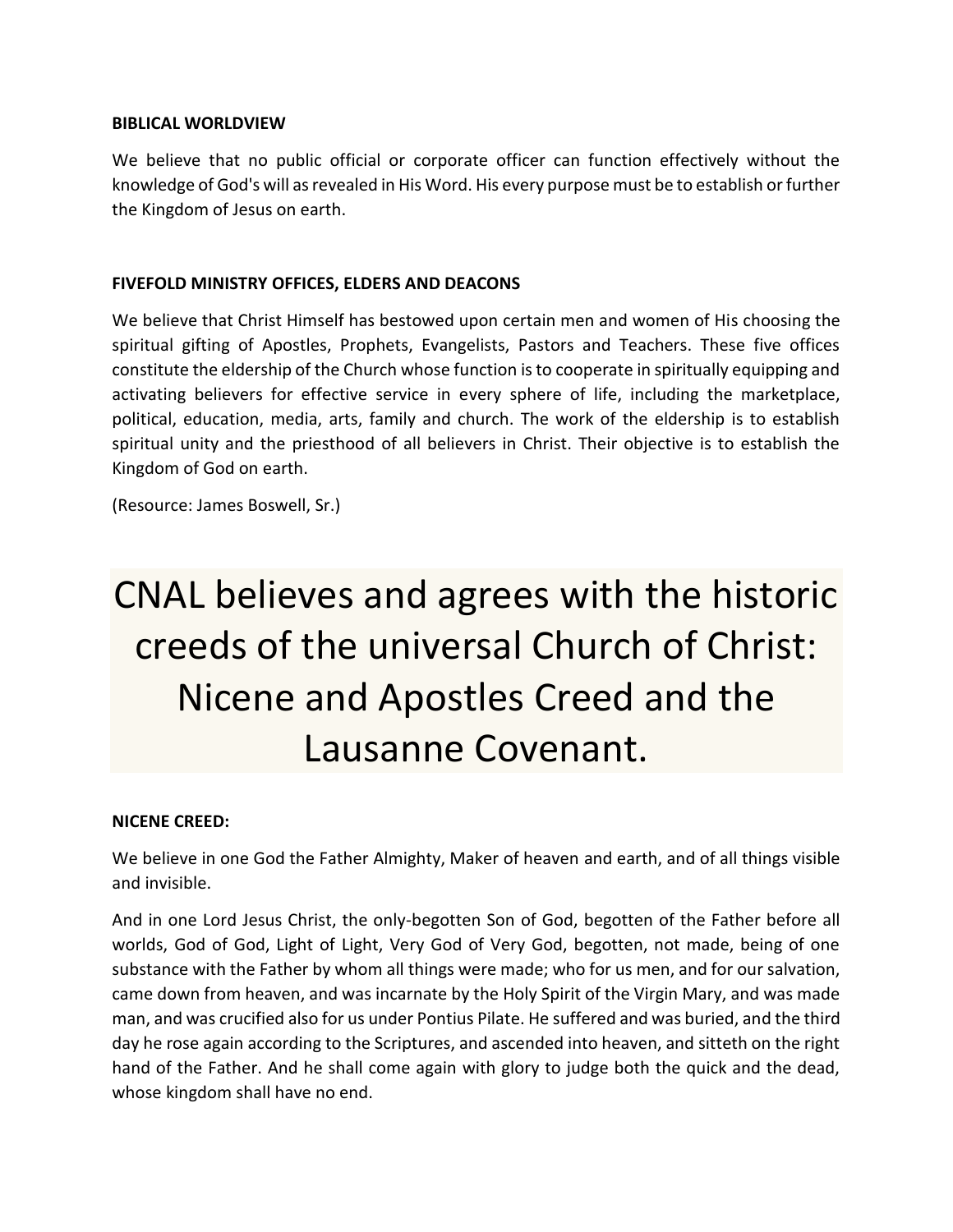And we believe in the Holy Spirit, the Lord and Giver of Life, who proceedeth from the Father and the Son, who with the Father and the Son together is worshipped and glorified, who spoke by the prophets. And we believe one holy catholic and apostolic Church. We acknowledge one baptism for the remission of sins. And we look for the resurrection of the dead, and the life of the world to come. Amen.

#### **APOSTLE'S CREED:**

I believe in God, the Father Almighty, the Maker of heaven and earth, and in Jesus Christ, His only Son, our Lord:

Who was conceived by the Holy Ghost, born of the virgin Mary, suffered under Pontius Pilate, was crucified, dead, and buried; He descended into hell. The third day He arose again from the dead; He ascended into heaven, and sitteth on the right hand of God the Father Almighty; from thence he shall come to judge the quick and the dead.

I believe in the Holy Ghost; the holy Catholic Church; the communion of saints; the forgiveness of sins; the resurrection of the body; and the life everlasting.

### The Lausanne Covenant

#### **INTRODUCTION**

We, members of the Church of Jesus Christ, from more than 150 nations, participants in the International Congress on World Evangelization at Lausanne, praise God for his great salvation and rejoice in the fellowship he has given us with himself and with each other. We are deeply stirred by what God is doing in our day, moved to penitence by our failures and challenged by the unfinished task of evangelization. We believe the Gospel is God's good news for the whole world, and we are determined by his grace to obey Christ's commission to proclaim it to all mankind and to make disciples of every nation. We desire, therefore, to affirm our faith and our resolve, and to make public our covenant.

#### **1. THE PURPOSE OF GOD**

We affirm our belief in the one-eternal God, Creator and Lord of the world, Father, Son and Holy Spirit, who governs all things according to the purpose of his will. He has been calling out from the world a people for himself, and sending his people back into the world to be his servants and his witnesses, for the extension of his kingdom, the building up of Christ's body, and the glory of his name. We confess with shame that we have often denied our calling and failed in our mission,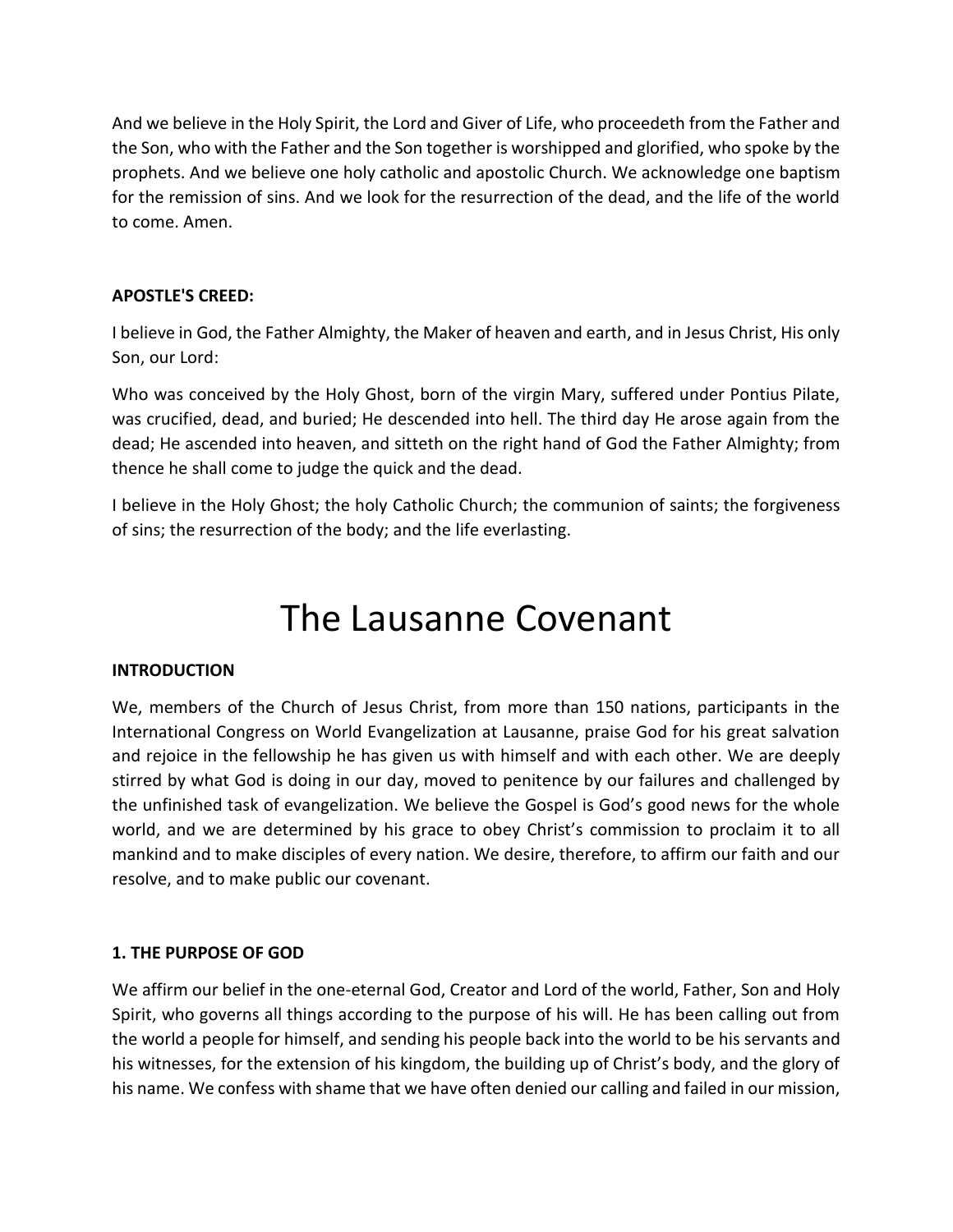by becoming conformed to the world or by withdrawing from it. Yet we rejoice that even when borne by earthen vessels the gospel is still a precious treasure. To the task of making that treasure known in the power of the Holy Spirit we desire to dedicate ourselves anew.

(Isa. 40:28; Matt. 28:19; Eph. 1:11; Acts 15:14; John 17:6, 18; Eph 4:12; 1 Cor. 5:10; Rom. 12:2; II Cor. 4:7)

#### **2. THE AUTHORITY AND POWER OF THE BIBLE**

We affirm the divine inspiration, truthfulness and authority of both Old and New Testament Scriptures in their entirety as the only written word of God, without error in all that it affirms, and the only infallible rule of faith and practice. We also affirm the power of God's word to accomplish his purpose of salvation. The message of the Bible is addressed to all men and women. For God's revelation in Christ and in Scripture is unchangeable. Through it the Holy Spirit still speaks today. He illumines the minds of God's people in every culture to perceive its truth freshly through their own eyes and thus discloses to the whole Church ever more of the manycolored wisdom of God.

(II Tim. 3:16; II Pet. 1:21; John 10:35; Isa. 55:11; 1 Cor. 1:21; Rom. 1:16, Matt. 5:17,18; Jude 3; Eph. 1:17,18; 3:10,18)

#### **3. THE UNIQUENESS AND UNIVERSALITY OF CHRIST**

We affirm that there is only one Saviour and only one gospel, although there is a wide diversity of evangelistic approaches. We recognise that everyone has some knowledge of God through his general revelation in nature. But we deny that this can save, for people suppress the truth by their unrighteousness. We also reject as derogatory to Christ and the gospel every kind of syncretism and dialogue which implies that Christ speaks equally through all religions and ideologies. Jesus Christ, being himself the only God-man, who gave himself as the only ransom for sinners, is the only mediator between God and people. There is no other name by which we must be saved. All men and women are perishing because of sin, but God loves everyone, not wishing that any should perish but that all should repent. Yet those who reject Christ repudiate the joy of salvation and condemn themselves to eternal separation from God. To proclaim Jesus as "the Saviour of the world" is not to affirm that all people are either automatically or ultimately saved, still less to affirm that all religions offer salvation in Christ. Rather it is to proclaim God's love for a world of sinners and to invite everyone to respond to him as Saviour and Lord in the wholehearted personal commitment of repentance and faith. Jesus Christ has been exalted above every other name; we long for the day when every knee shall bow to him and every tongue shall confess him Lord.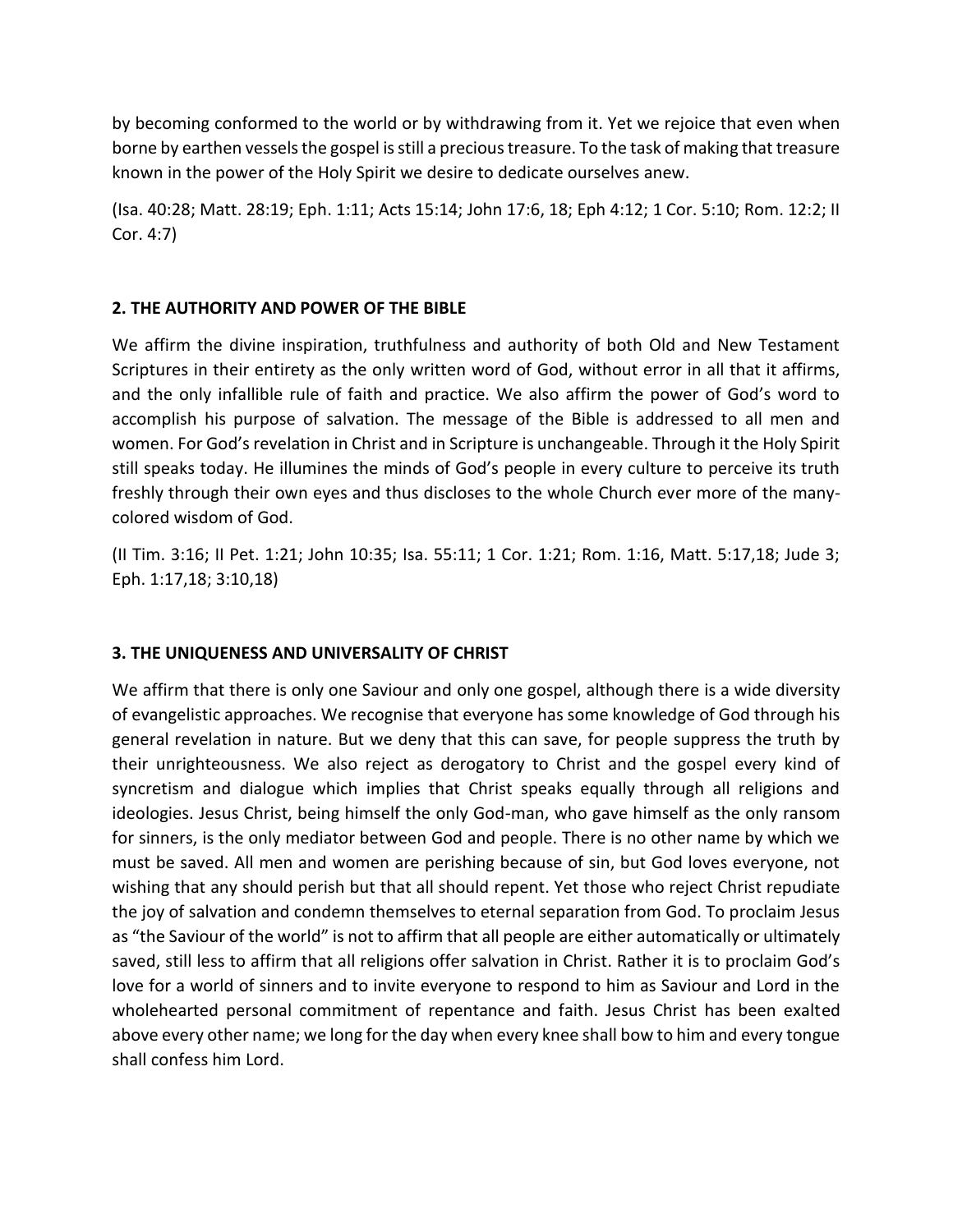(Gal. 1:6-9;Rom. 1:18-32; I Tim. 2:5,6; Acts 4:12; John 3:16-19; II Pet. 3:9; II Thess. 1:7-9;John 4:42; Matt. 11:28; Eph. 1:20,21; Phil. 2:9-11)

#### **4. THE NATURE OF EVANGELISM**

To evangelize is to spread the good news that Jesus Christ died for our sins and was raised from the dead according to the Scriptures, and that as the reigning Lord he now offers the forgiveness of sins and the liberating gifts of the Spirit to all who repent and believe. Our Christian presence in the world is indispensable to evangelism, and so is that kind of dialogue whose purpose is to listen sensitively in order to understand. But evangelism itself is the proclamation of the historical, biblical Christ as Saviour and Lord, with a view to persuading people to come to him personally and so be reconciled to God. In issuing the gospel invitation we have no liberty to conceal the cost of discipleship. Jesus still calls all who would follow him to deny themselves, take up their cross, and identify themselves with his new community. The results of evangelism include obedience to Christ, incorporation into his Church and responsible service in the world.

(I Cor. 15:3,4; Acts 2: 32-39; John 20:21; I Cor. 1:23; II Cor. 4:5; 5:11,20; Luke 14:25-33; Mark 8:34; Acts 2:40,47; Mark 10:43-45)

#### **5. CHRISTIAN SOCIAL RESPONSIBILITY**

We affirm that God is both the Creator and the Judge of all people. We therefore should share his concern for justice and reconciliation throughout human society and for the liberation of men and women from every kind of oppression. Because men and women are made in the image of God, every person, regardless of race, religion, colour, culture, class, sex or age, has an intrinsic dignity because of which he or she should be respected and served, not exploited. Here too we express penitence both for our neglect and for having sometimes regarded evangelism and social concern as mutually exclusive. Although reconciliation with other people is not reconciliation with God, nor is social action evangelism, nor is political liberation salvation, nevertheless we affirm that evangelism and socio-political involvement are both part of our Christian duty. For both are necessary expressions of our doctrines of God and man, our love for our neighbour and our obedience to Jesus Christ. The message of salvation implies also a message of judgment upon every form of alienation, oppression and discrimination, and we should not be afraid to denounce evil and injustice wherever they exist. When people receive Christ they are born again into his kingdom and must seek not only to exhibit but also to spread its righteousness in the midst of an unrighteous world. The salvation we claim should be transforming us in the totality of our personal and social responsibilities. Faith without works is dead.

(Acts 17:26,31; Gen. 18:25; Isa. 1:17; Psa. 45:7; Gen. 1:26,27; Jas. 3:9; Lev. 19:18; Luke 6:27,35; Jas. 2:14-26; Joh. 3:3,5; Matt. 5:20; 6:33; II Cor. 3:18; Jas. 2:20)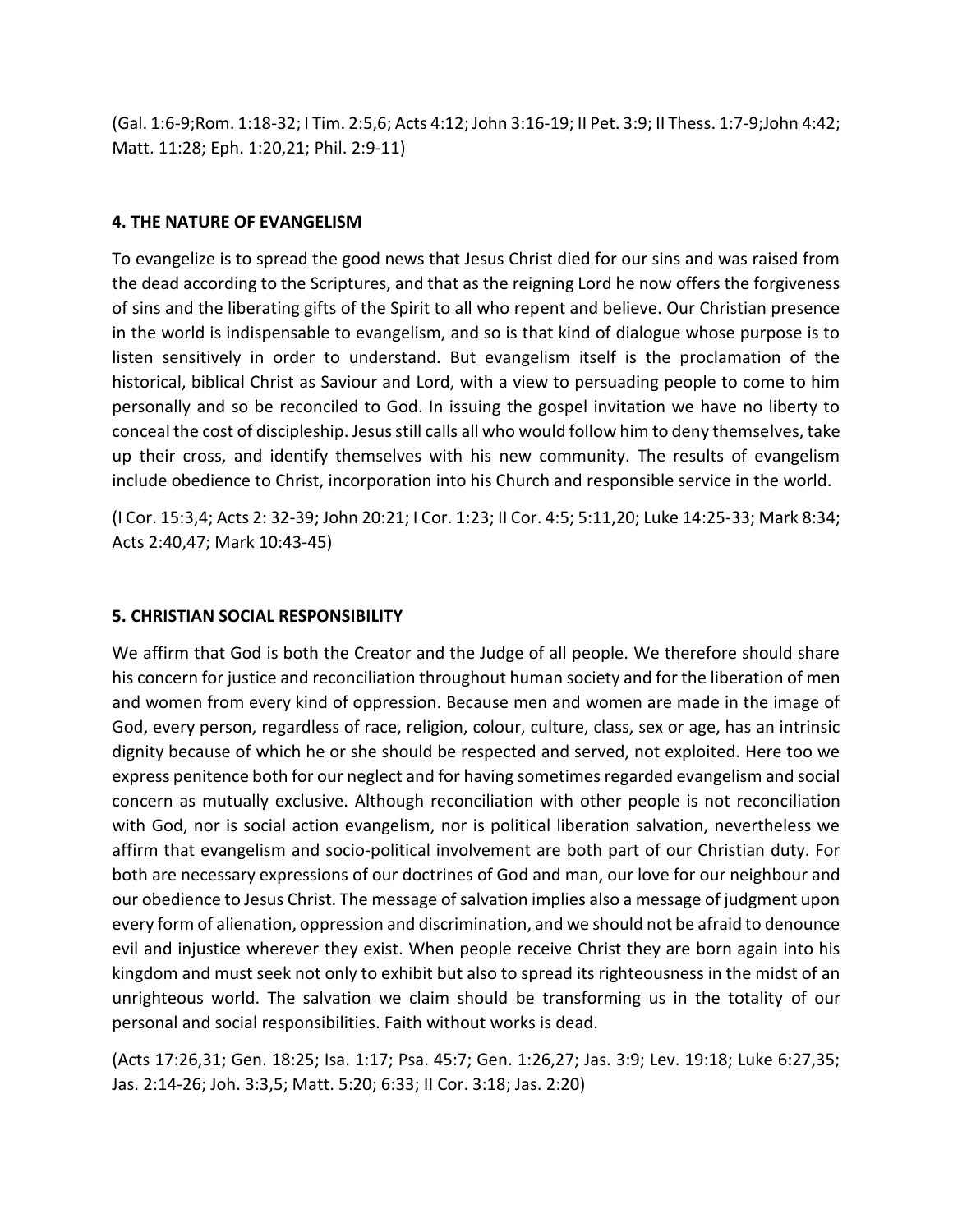#### **6. THE CHURCH AND EVANGELISM**

We affirm that Christ sends his redeemed people into the world as the Father sent him, and that this calls for a similar deep and costly penetration of the world. We need to break out of our ecclesiastical ghettos and permeate non-Christian society. In the Church's mission of sacrificial service evangelism is primary. World evangelization requires the whole Church to take the whole gospel to the whole world. The Church is at the very centre of God's cosmic purpose and is his appointed means of spreading the gospel. But a church which preaches the cross must itself be marked by the cross. It becomes a stumbling block to evangelism when it betrays the gospel or lacks a living faith in God, a genuine love for people, or scrupulous honesty in all things including promotion and finance. The church is the community of God's people rather than an institution, and must not be identified with any particular culture, social or political system, or human ideology.

(John 17:18; 20:21; Matt. 28:19,20; Acts 1:8; 20:27; Eph. 1:9,10; 3:9-11; Gal. 6:14,17; II Cor. 6:3,4; II Tim. 2:19-21; Phil. 1:27)

#### **7. COOPERATION IN EVANGELISM**

We affirm that the Church's visible unity in truth is God's purpose. Evangelism also summons us to unity, because our oneness strengthens our witness, just as our disunity undermines our gospel of reconciliation. We recognize, however, that organisational unity may take many forms and does not necessarily forward evangelism. Yet we who share the same biblical faith should be closely united in fellowship, work and witness. We confess that our testimony has sometimes been marred by a sinful individualism and needless duplication. We pledge ourselves to seek a deeper unity in truth, worship, holiness and mission. We urge the development of regional and functional cooperation for the furtherance of the Church's mission, for strategic planning, for mutual encouragement, and for the sharing of resources and experience.

(John 17:21,23; Eph. 4:3,4; John 13:35; Phil. 1:27; John 17:11-23)

#### **8. CHURCHES IN EVANGELISTIC PARTNERSHIP**

We rejoice that a new missionary era has dawned. The dominant role of western missions is fast disappearing. God is raising up from the younger churches a great new resource for world evangelization, and is thus demonstrating that the responsibility to evangelise belongs to the whole body of Christ. All churches should therefore be asking God and themselves what they should be doing both to reach their own area and to send missionaries to other parts of the world. A re-evaluation of our missionary responsibility and role should be continuous. Thus a growing partnership of churches will develop and the universal character of Christ's Church will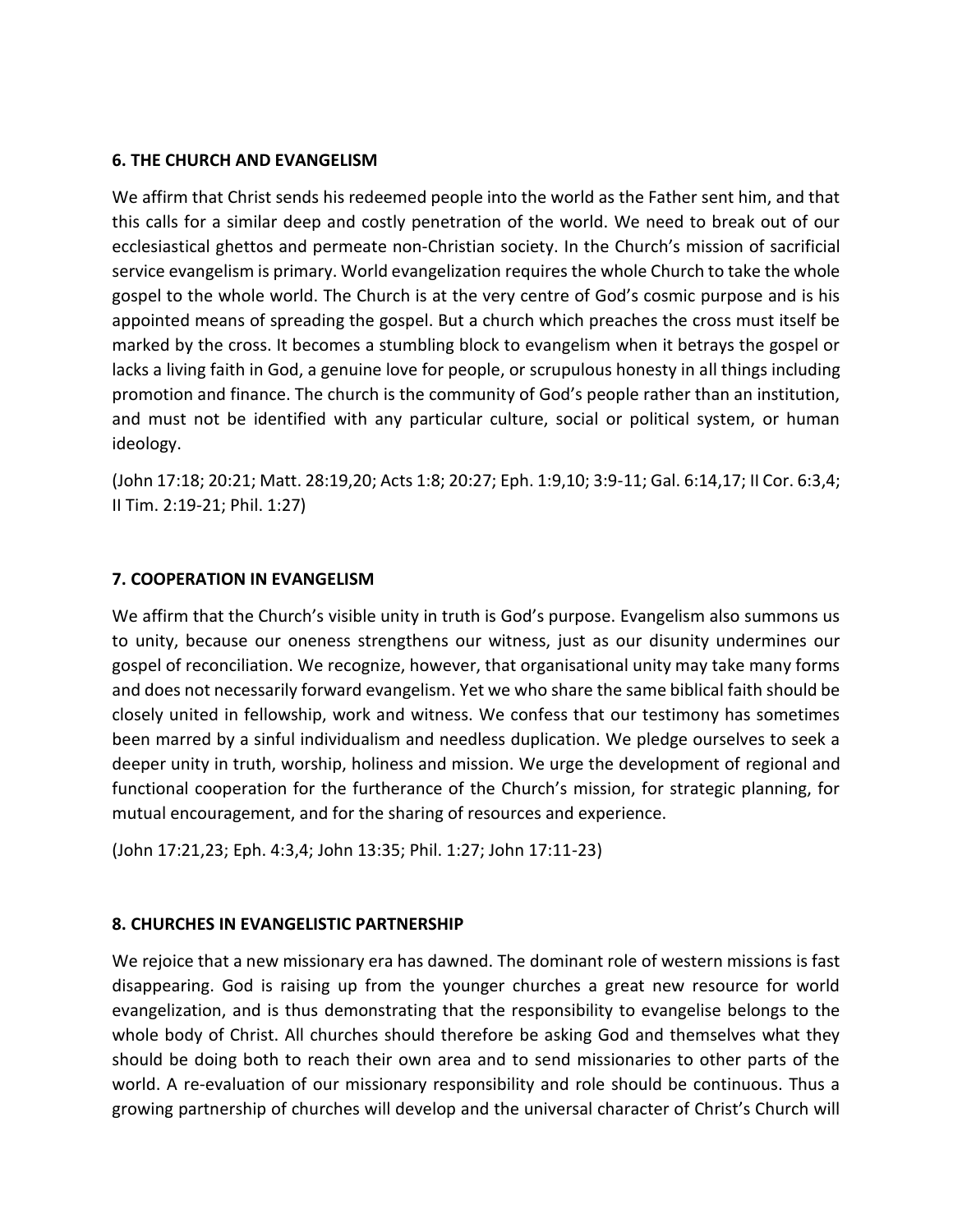be more clearly exhibited. We also thank God for agencies which labor in Bible translation, theological education, the mass media, Christian literature, evangelism, missions, church renewal and other specialist fields. They too should engage in constant self-examination to evaluate their effectiveness as part of the Church's mission.

(Rom. 1:8; Phil. 1:5; 4:15; Acts 13:1-3, I Thess. 1:6-8)

#### **9. THE URGENCY OF THE EVANGELISTIC TASK**

More than 2,700 million people, which is more than two-thirds of all humanity, have yet to be evangelised. We are ashamed that so many have been neglected; it is a standing rebuke to us and to the whole Church. There is now, however, in many parts of the world an unprecedented receptivity to the Lord Jesus Christ. We are convinced that this is the time for churches and parachurch agencies to pray earnestly for the salvation of the unreached and to launch new efforts to achieve world evangelization. A reduction of foreign missionaries and money in an evangelised country may sometimes be necessary to facilitate the national church's growth in self-reliance and to release resources for unevangelised areas. Missionaries should flow ever more freely from and to all six continents in a spirit of humble service. The goal should be, by all available means and at the earliest possible time, that every person will have the opportunity to hear, understand, and to receive the good news. We cannot hope to attain this goal without sacrifice. All of us are shocked by the poverty of millions and disturbed by the injustices which cause it. Those of us who live in affluent circumstances accept our duty to develop a simple life-style in order to contribute more generously to both relief and evangelism.

(John 9:4; Matt. 9:35-38; Rom. 9:1-3; I Cor. 9:19-23; Mark 16:15; Isa. 58:6,7; Jas. 1:27; 2:1-9; Matt. 25:31-46; Acts 2:44,45; 4:34,35)

#### **10. EVANGELISM AND CULTURE**

The development of strategies for world evangelization calls for imaginative pioneering methods. Under God, the result will be the rise of churches deeply rooted in Christ and closely related to their culture. Culture must always be tested and judged by Scripture. Because men and women are God's creatures, some of their culture is rich in beauty and goodness. Because they are fallen, all of it is tainted with sin and some of it is demonic. The gospel does not presuppose the superiority of any culture to another, but evaluates all cultures according to its own criteria of truth and righteousness, and insists on moral absolutes in every culture. Missions have all too frequently exported with the gospel an alien culture and churches have sometimes been in bondage to culture rather than to Scripture. Christ's evangelists must humbly seek to empty themselves of all but their personal authenticity in order to become the servants of others, and churches must seek to transform and enrich culture, all for the glory of God.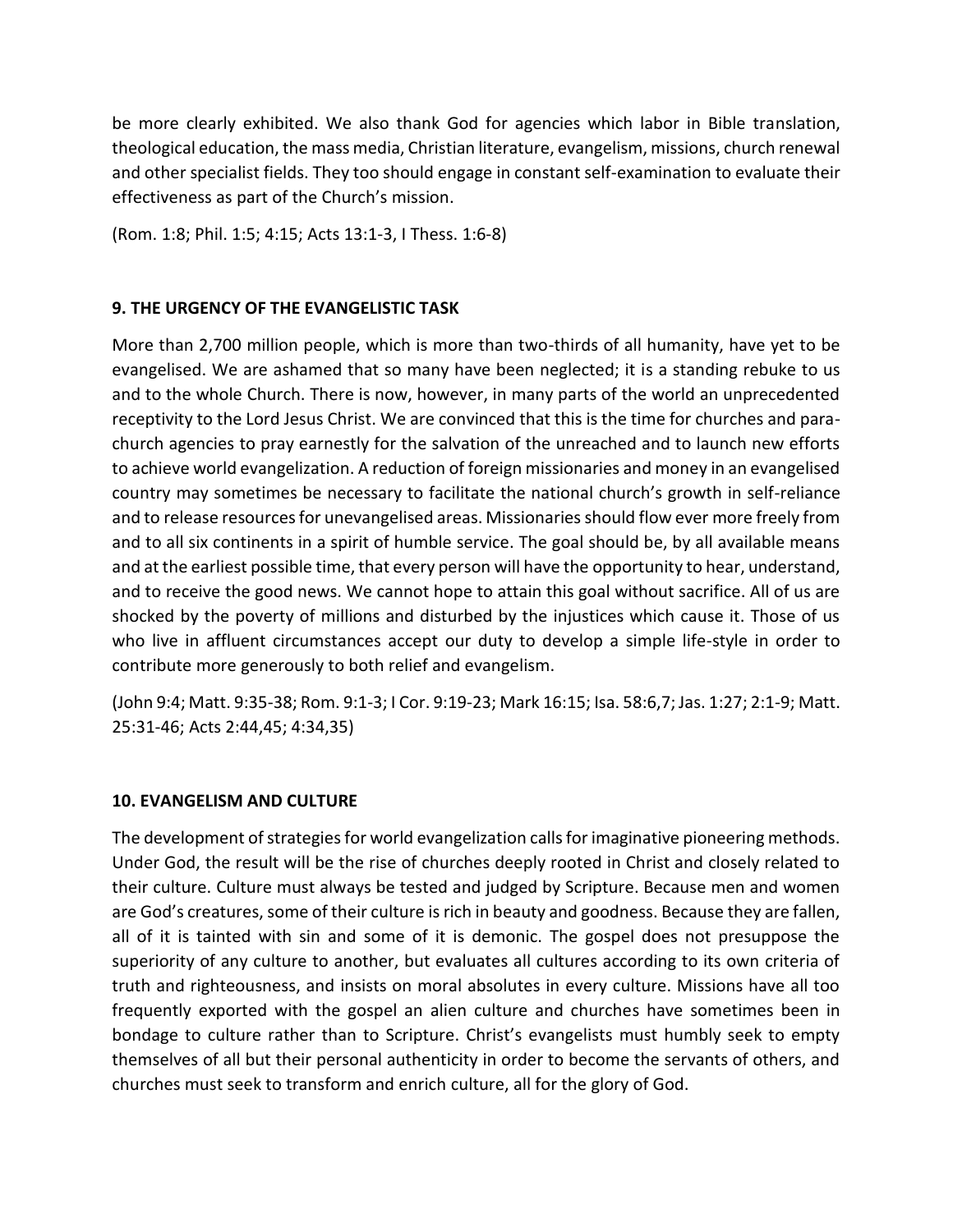(Mark 7:8,9,13; Gen. 4:21,22; I Cor. 9:19-23; Phil. 2:5-7; II Cor. 4:5)

#### **11. EDUCATION AND LEADERSHIP**

We confess that we have sometimes pursued church growth at the expense of church depth, and divorced evangelism from Christian nurture. We also acknowledge that some of our missions have been too slow to equip and encourage national leaders to assume their rightful responsibilities. Yet we are committed to indigenous principles, and long that every church will have national leaders who manifest a Christian style of leadership in terms not of domination but of service. We recognise that there is a great need to improve theological education, especially for church leaders. In every nation and culture there should be an effective training programme for pastors and laity in doctrine, discipleship, evangelism, nurture and service. Such training programmes should not rely on any stereotyped methodology but should be developed by creative local initiatives according to biblical standards.

(Col. I:27,28; Acts 14:23; Tit. 1:5,9; Mark 10:42-45; Eph. 4:11,12)

#### **12. SPIRITUAL CONFLICT**

We believe that we are engaged in constant spiritual warfare with the principalities and powers of evil, who are seeking to overthrow the Church and frustrate its task of world evangelization. We know our need to equip ourselves with God's armour and to fight this battle with the spiritual weapons of truth and prayer. For we detect the activity of our enemy, not only in false ideologies outside the Church, but also inside it in false gospels which twist Scripture and put people in the place of God. We need both watchfulness and discernment to safeguard the biblical gospel. We acknowledge that we ourselves are not immune to worldliness of thoughts and action, that is, to a surrender to secularism. For example, although careful studies of church growth, both numerical and spiritual, are right and valuable, we have sometimes neglected them. At other times, desirous to ensure a response to the gospel, we have compromised our message, manipulated our hearers through pressure techniques, and become unduly preoccupied with statistics or even dishonest in our use of them. All this is worldly. The Church must be in the world; the world must not be in the Church.

(Eph. 6:12; II Cor. 4:3,4; Eph. 6:11,13-18; II Cor. 10:3-5; I John 2:18-26; 4:1-3; Gal. 1:6-9; II Cor. 2:17; 4:2; John 17:15)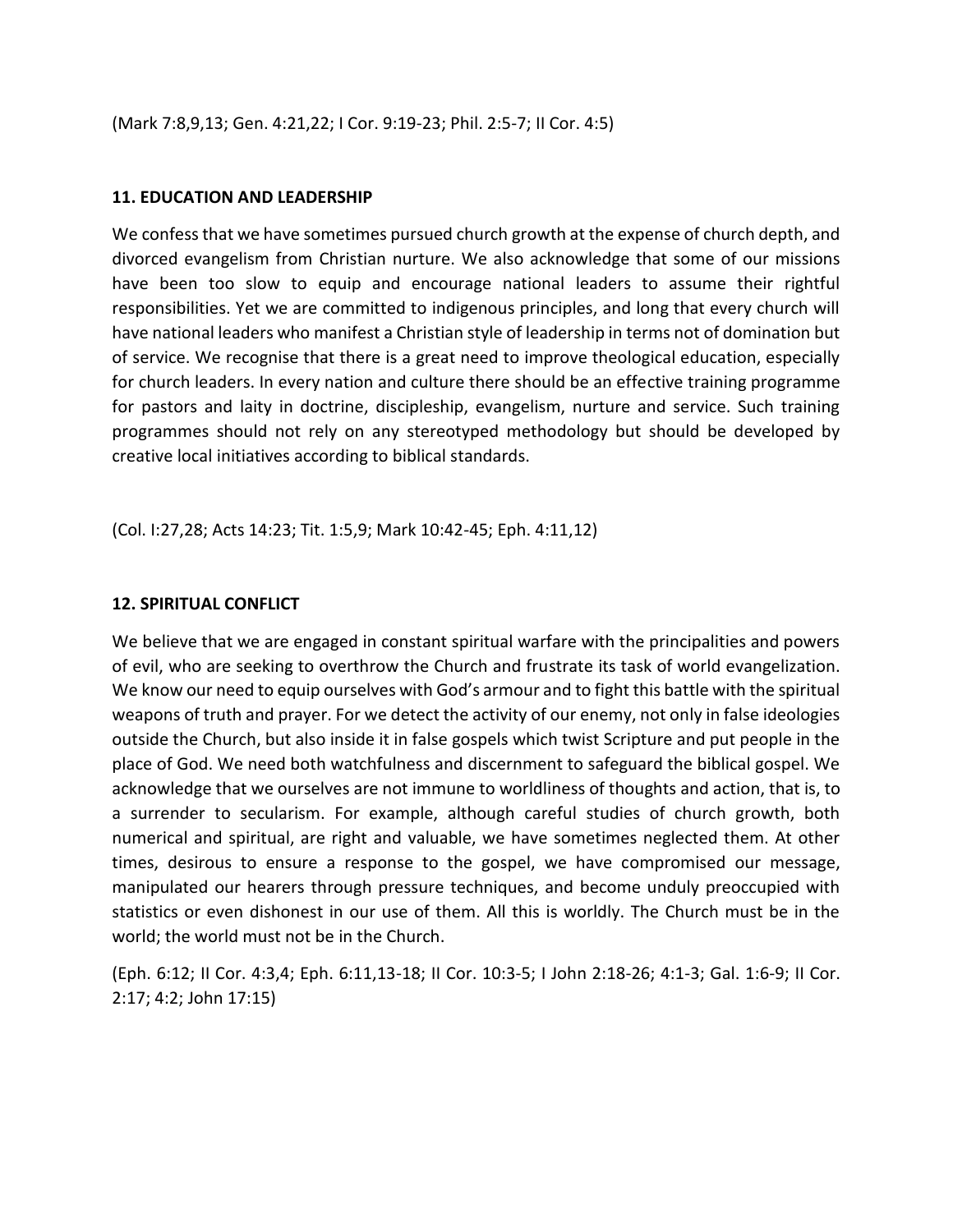#### **13. FREEDOM AND PERSECUTION**

It is the God-appointed duty of every government to secure conditions of peace, justice and liberty in which the Church may obey God, serve the Lord Jesus Christ, and preach the gospel without interference. We therefore pray for the leaders of nations and call upon them to guarantee freedom of thought and conscience, and freedom to practise and propagate religion in accordance with the will of God and as set forth in The Universal Declaration of Human Rights. We also express our deep concern for all who have been unjustly imprisoned, and especially for those who are suffering for their testimony to the Lord Jesus. We promise to pray and work for their freedom. At the same time we refuse to be intimidated by their fate. God helping us, we too will seek to stand against injustice and to remain faithful to the gospel, whatever the cost. We do not forget the warnings of Jesus that persecution is inevitable.

(I Tim. 1:1-4, Acts 4:19; 5:29; Col. 3:24; Heb. 13:1-3; Luke 4:18; Gal. 5:11; 6:12; Matt. 5:10-12; John 15:18-21)

#### **14. THE POWER OF THE HOLY SPIRIT**

We believe in the power of the Holy Spirit. The Father sent his Spirit to bear witness to his Son; without his witness ours is futile. Conviction of sin, faith in Christ, new birth and Christian growth are all his work. Further, the Holy Spirit is a missionary spirit; thus evangelism should arise spontaneously from a Spirit-filled church. A church that is not a missionary church is contradicting itself and quenching the Spirit. Worldwide evangelization will become a realistic possibility only when the Spirit renews the Church in truth and wisdom, faith, holiness, love and power. We therefore call upon all Christians to pray for such a visitation of the sovereign Spirit of God that all his fruit may appear in all his people and that all his gifts may enrich the body of Christ. Only then will the whole church become a fit instrument in his hands, that the whole earth may hear his voice.

(I Cor. 2:4; John 15:26;27; 16:8-11; I Cor. 12:3; John 3:6-8; II Cor. 3:18; John 7:37-39; I Thess. 5:19; Acts 1:8; Psa. 85:4-7; 67:1-3; Gal. 5:22,23; I Cor. 12:4-31; Rom. 12:3-8)

#### **15. THE RETURN OF CHRIST**

We believe that Jesus Christ will return personally and visibly, in power and glory, to consummate his salvation and his judgment. This promise of his coming is a further spur to our evangelism, for we remember his words that the gospel must first be preached to all nations. We believe that the interim period between Christ's ascension and return is to be filled with the mission of the people of God, who have no liberty to stop before the end. We also remember his warning that false Christs and false prophets will arise as precursors of the final Antichrist. We therefore reject as a proud, self-confident dream the notion that people can ever build a utopia on earth. Our